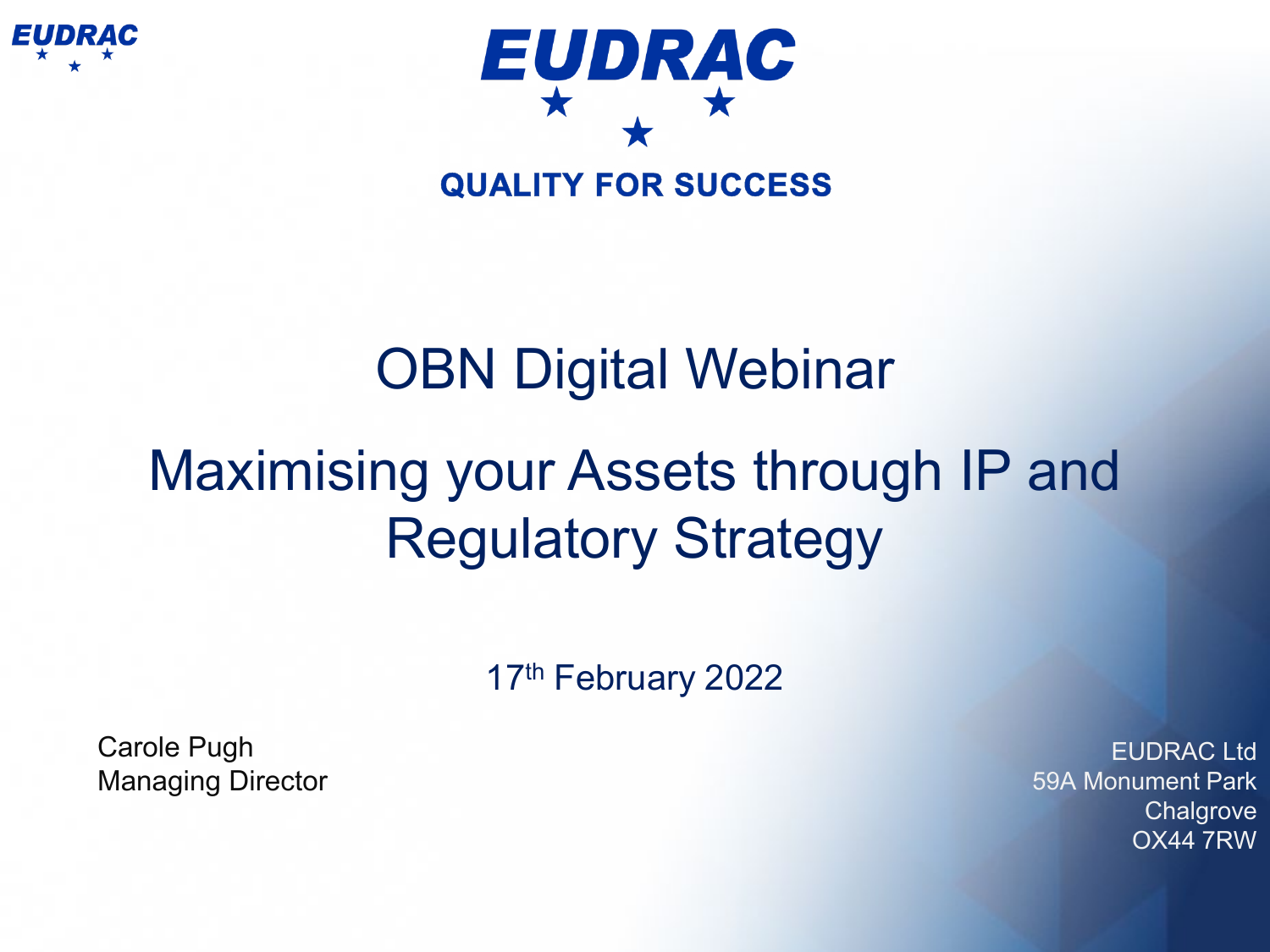

#### **Objective**

- To describe opportunities to interact with regulators that should
	- Save you time and money during development
	- **Provide you with additional knowledge and expertise**
	- **Enhance the value of your asset**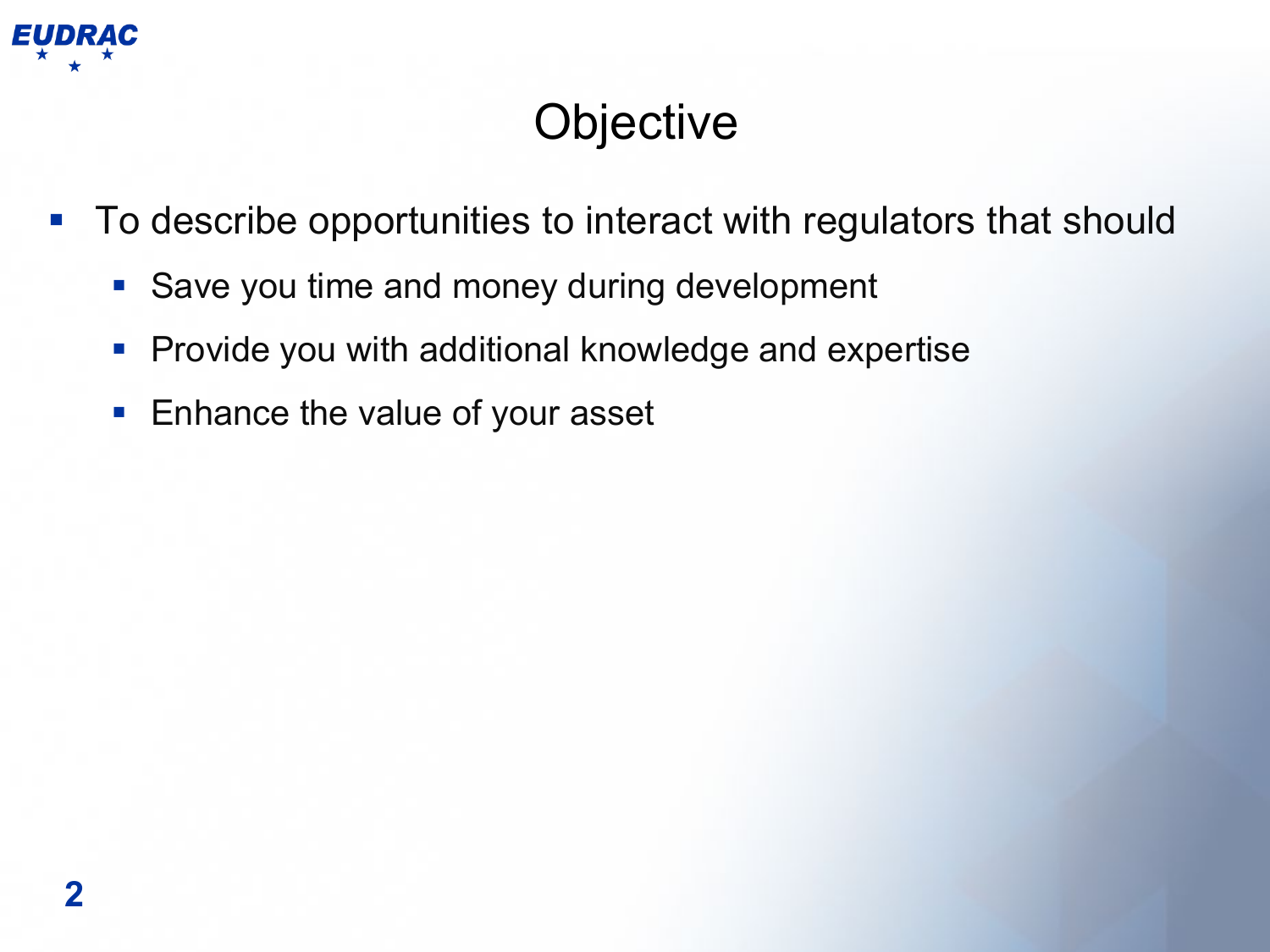

#### Agenda

- **When to consider regulatory matters?**
- **Why discuss with the regulators?**
- Scientific advice  $-$  when?
- **Incentives available**
- **Conclusion**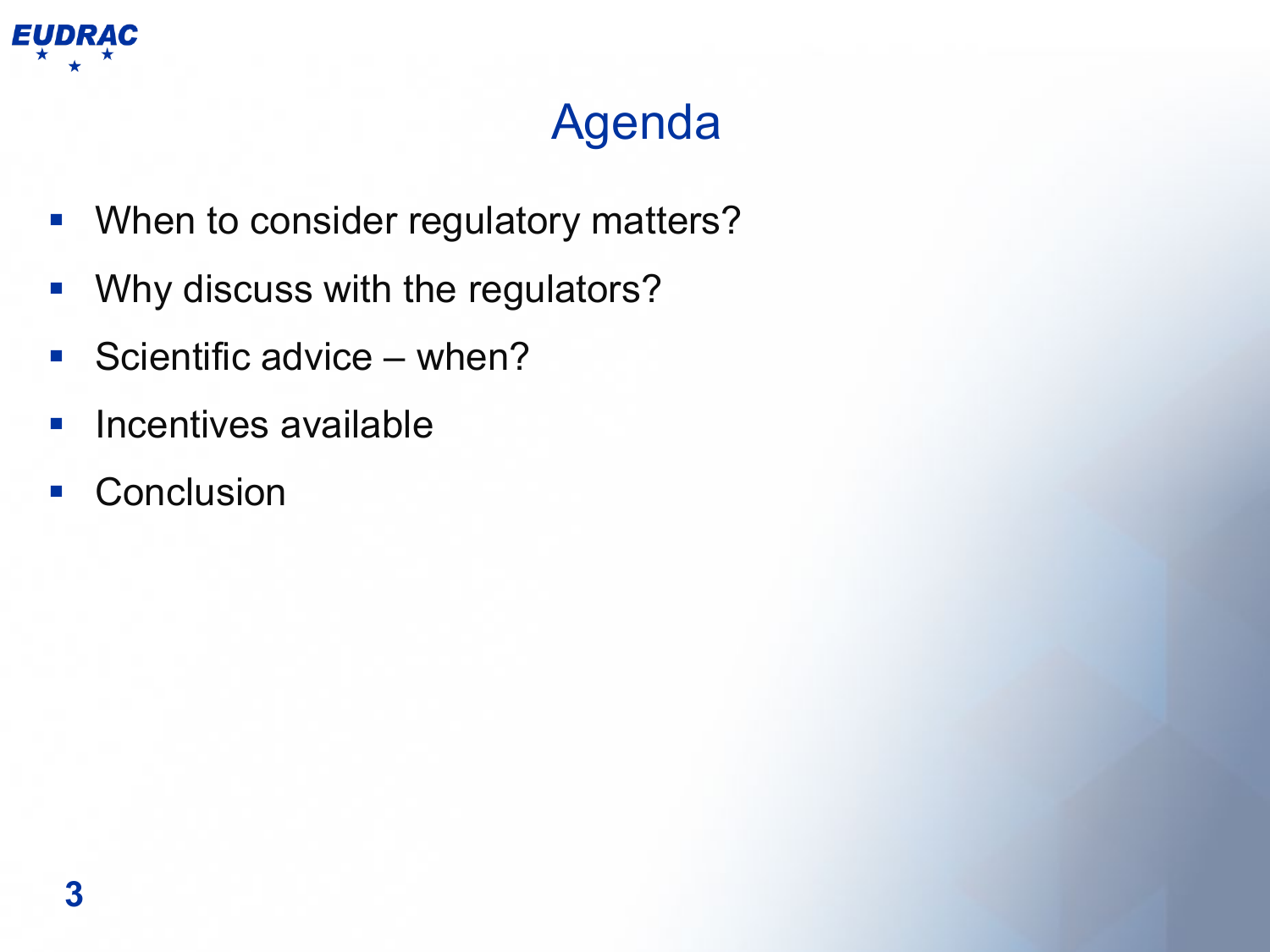

#### When to consider regulatory matters?

- Integrate a regulatory strategy into your early development plan.
- As soon as a promising candidate emerges from nonclinical pharmacology work / initial toxicology, consider:
	- Focus initially on top level information e.g. is the potential indication for a rare (orphan) disease or not
	- **Timing of interactions with regulatory agency**
	- Reviewing the applicability of incentives
	- Don't overlook mandatory requirements
	- Keep the development plan a living document
		- **Expand with detail as you move through development**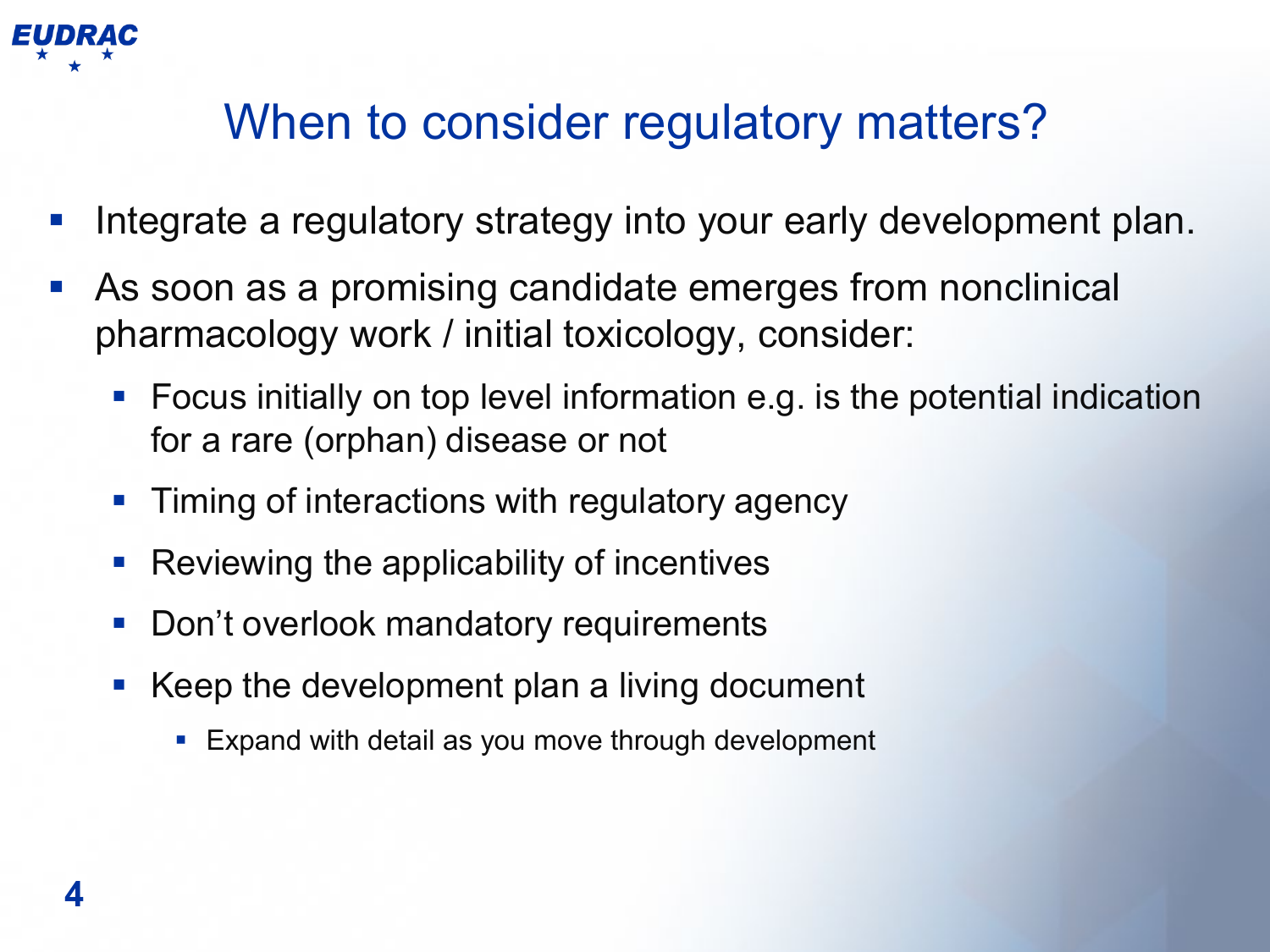

#### Why discuss with the regulators?

- To strengthen the data package for marketing authorisation application (MAA). An example:
	- Scientific advice: analysis by  $EMA<sup>1</sup>$  concluded that requesting and following scientific advice led to a reduction in major objections during MAA assessment and a 2 month shorter approval procedure



**5** <sup>1</sup> Impact of scientific advice from the European Medicines Agency. 2015. Nature Reviews, Drug Discovery.**14**:302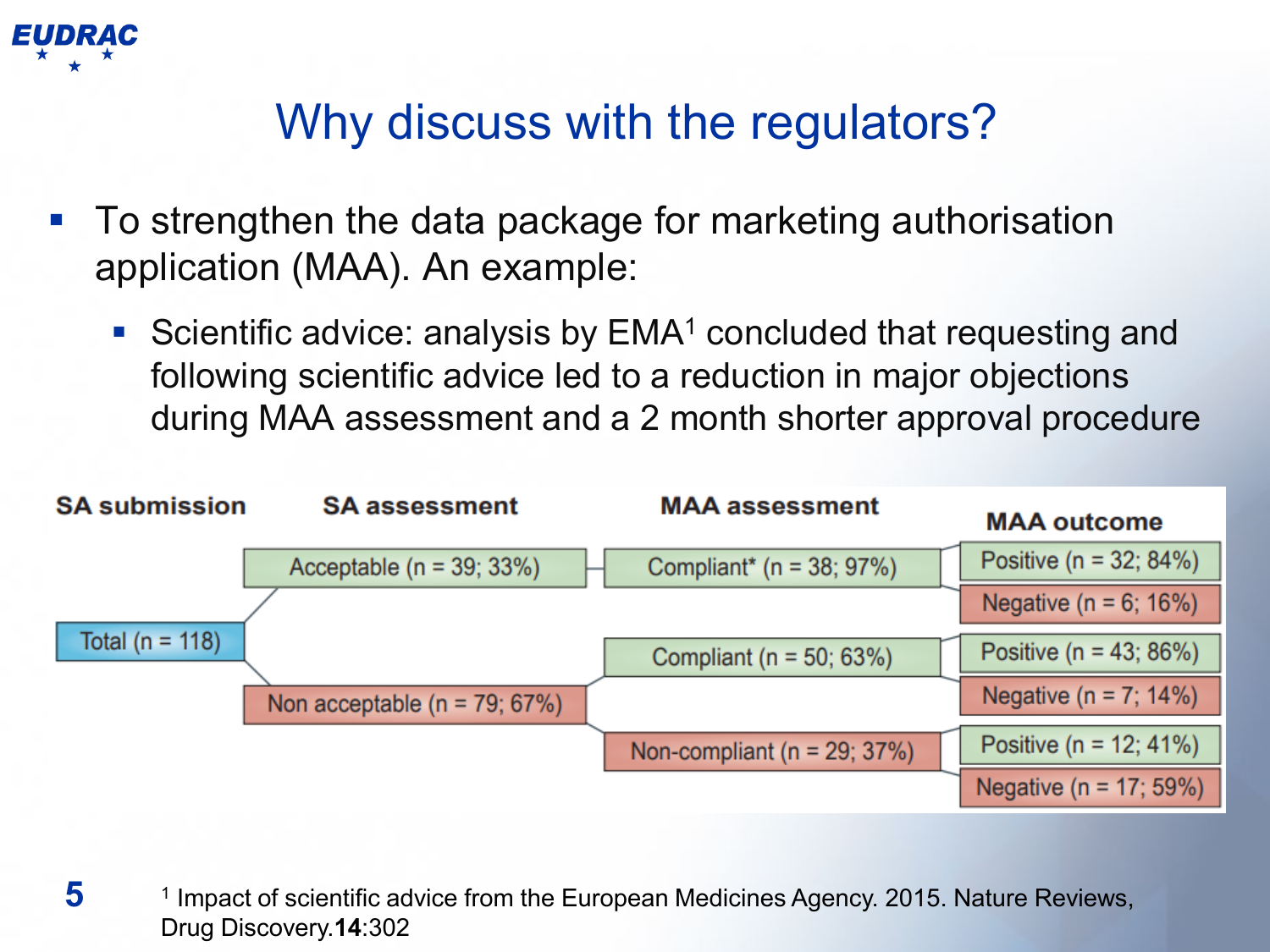

#### Scientific advice – When?

- Early development
	- Particularly if novel compound / platform technology, gene therapy
	- **Prior to deciding which indication to target**
- Always before finalisation of phase 3 protocol(s)
	- **If global development, plan early enough to allow input from key** regions and time to resolve if receive conflicting advice
	- Need a clear definition of indication, justification of posology
	- **Focus may be on clinical phase 3 however is also opportunity to** ensure nonclinical programme is adequate for registration
- All scientific advice will need to be submitted in future clinical trial applications, MAA and other procedures
- Only ask the questions you are prepared to react to!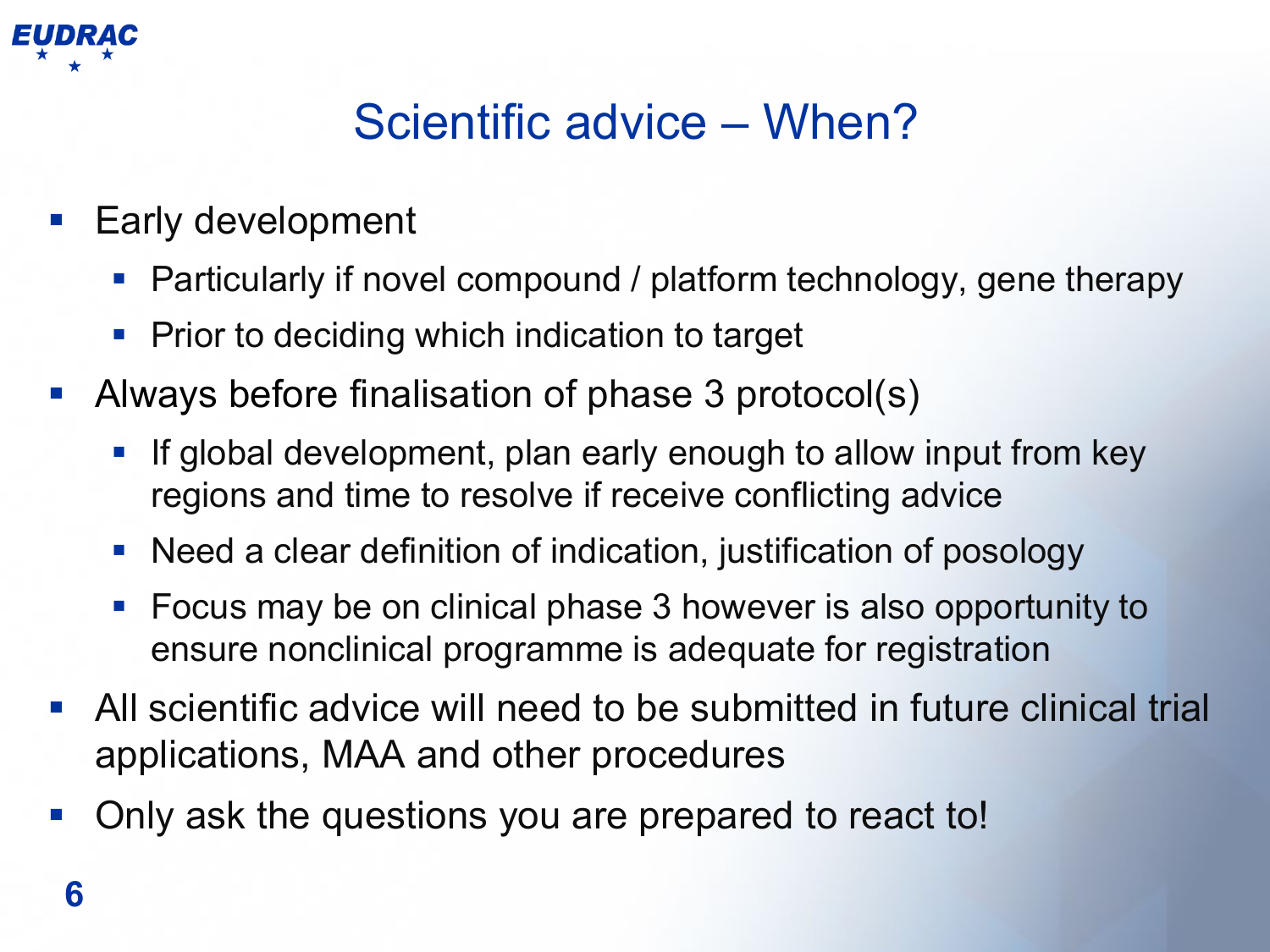

#### Incentives Available from Regulators

- EMA: SME Status
- EMA: EU Orphan Drug Designation
- EMA: Priority Medicines (PRIME) scheme
- EMA: Paediatric Investigation Plan (PIP)
- MHRA: Innovative Licensing & Access Pathway (ILAP)
- MHRA: Early Access to Medicines Scheme (EAMS)
- MHRA: Orphan Medicinal Products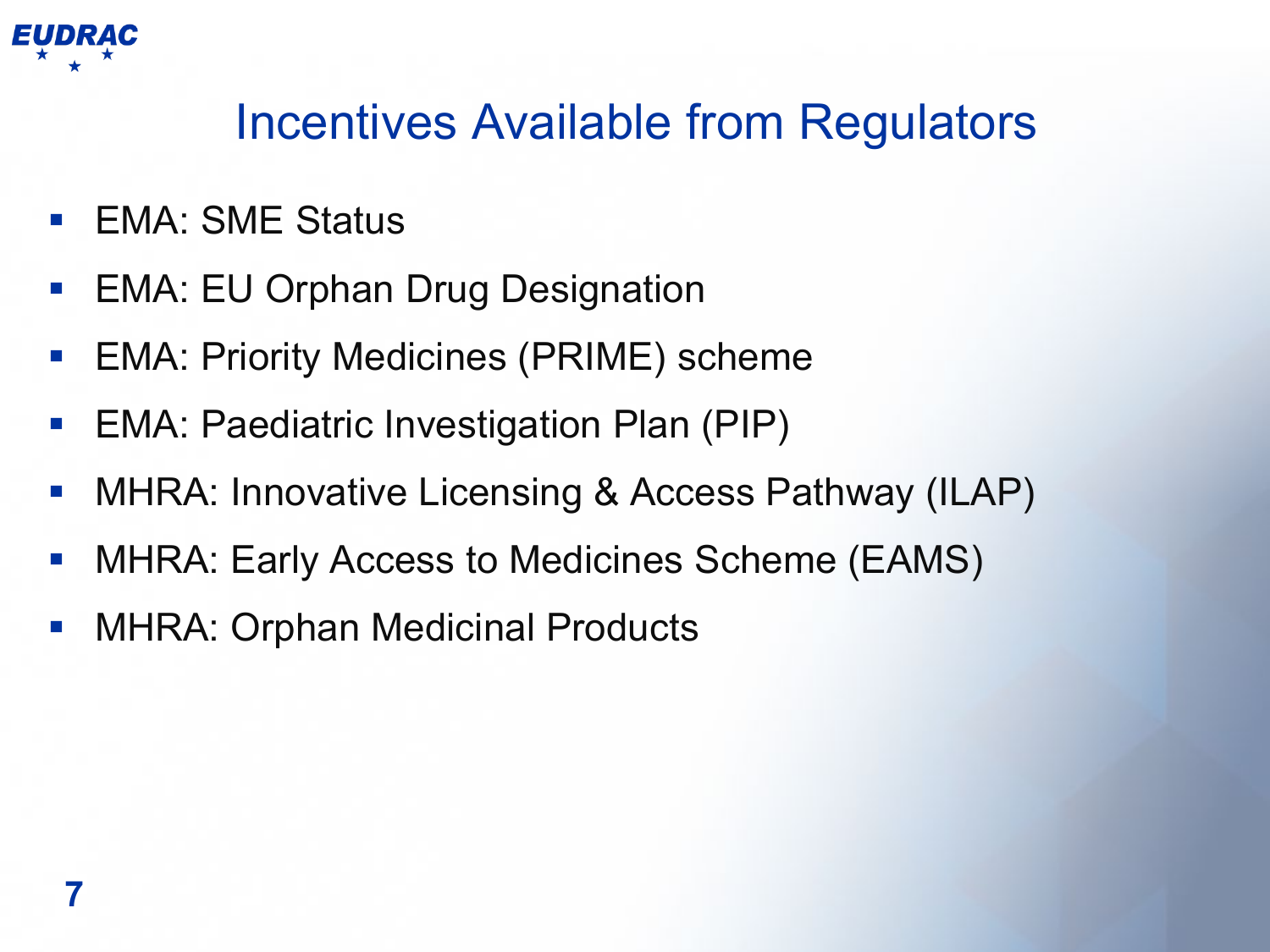

#### Incentive Applications Timings

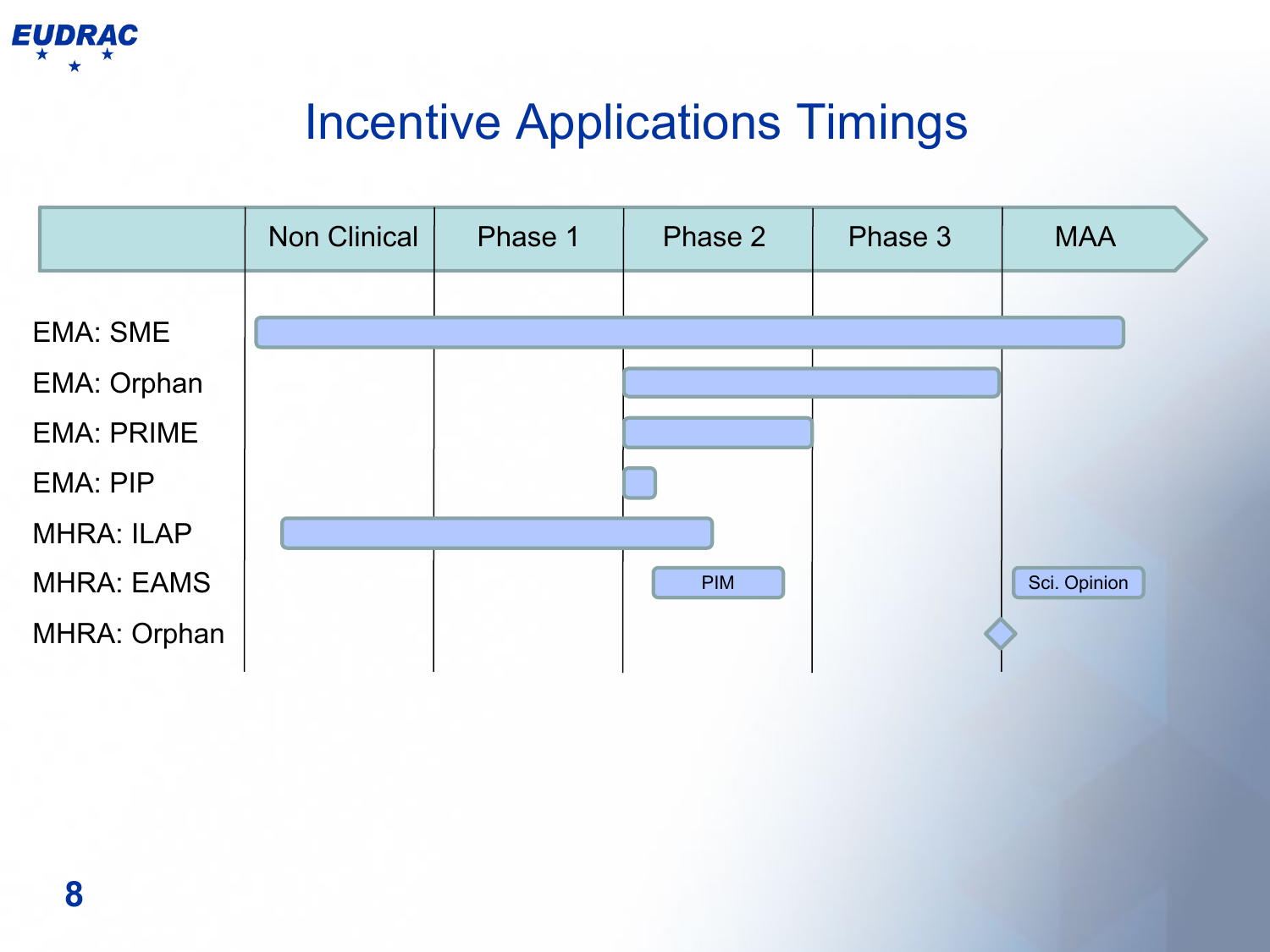

#### EMA SME Status

#### (micro, small and medium-sized enterprises)

- Criteria:
	- $\sim$  < 250 employees
	- annual turnover of ≤ €50 million, or an annual balance-sheet total of ≤ €43 million
- Simple application (few hours to complete) showing ownership structure, financial figures and supporting documents
- EU based or can link to an EU consultancy company
- Simple annual renewal required

|                                           | <b>Fee Reductions</b>  |
|-------------------------------------------|------------------------|
| Scientific advice                         | 90%                    |
| <b>MAA</b>                                | Deferral until Opinion |
| Inspections                               | 90%                    |
| Post-authorisation, including annual fees | 40%                    |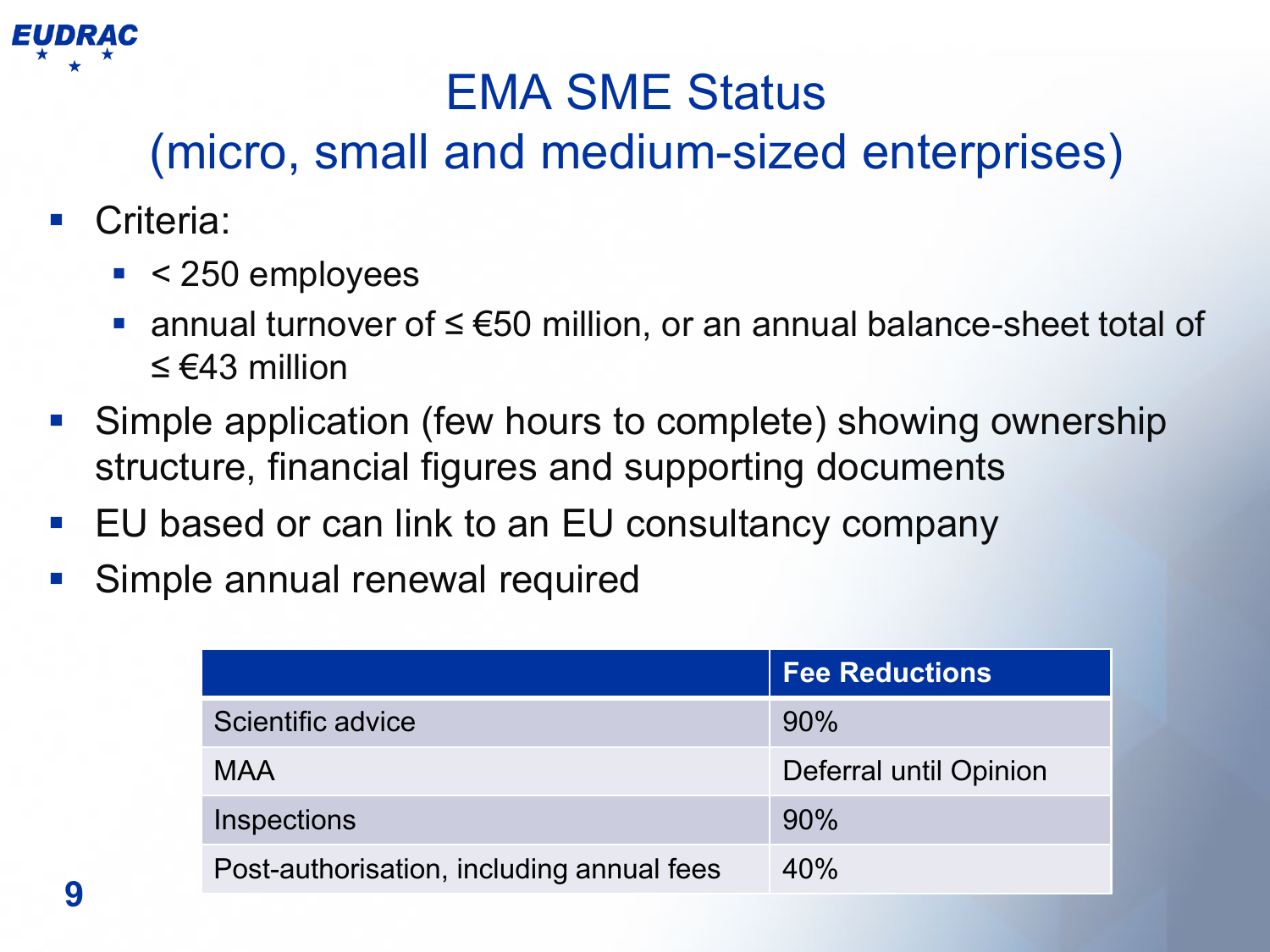

#### EMA/EU Orphan Drug Designation

- **Criteria** 
	- A product to treat, prevent or diagnose a disease that is lifethreatening or chronically debilitating
	- Prevalence in  $EU \leq 5$  in 10,000
	- No other product exists or, if so, must be of significant benefit
- Designations published by the European Commission [https://ec.europa.eu/health/medicinal-products/orphan-medicinal-products\\_en](https://ec.europa.eu/health/medicinal-products/orphan-medicinal-products_en)
- Similar system in US but with different prevalence criterion
- 10 years market exclusivity plus 2 years if comply with agreed paediatric investigation plan (PIP)
- Access to the centralised procedure for the MAA
	- One MA covers all EU/EEA; ongoing maintenance more efficient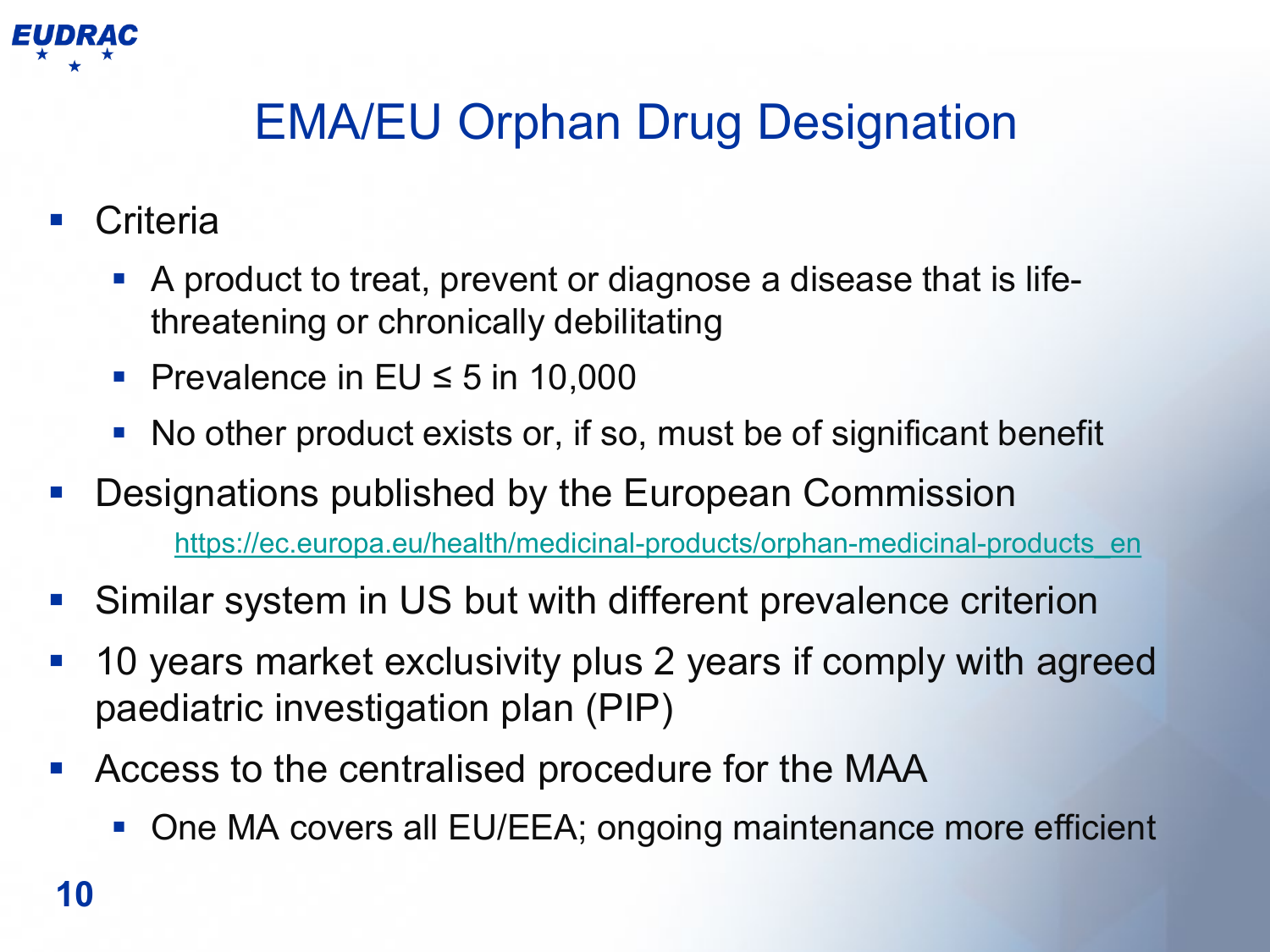

#### EMA Orphan Drug Designation

Fee reductions

|                                           | <b>Reductions: SME</b>         | <b>Reductions: Non-SME</b> |
|-------------------------------------------|--------------------------------|----------------------------|
| Protocol assistance (paediatric)          | 100%                           | 75%                        |
| Protocol assistance (non-paediatric)      | 100%                           | 100%                       |
| <b>MAA</b>                                | 100%                           | 10%                        |
| Inspections                               | 100% (pre-MA)<br>90% (post-MA) | $100\%$ (pre-MA)           |
| Post-authorisation, including annual fees | 100% for $1st$ year            | $\overline{\phantom{0}}$   |

- EU Member States often have different (easier?) pricing and reimbursement pathway for orphan products
	- **Long term incentive**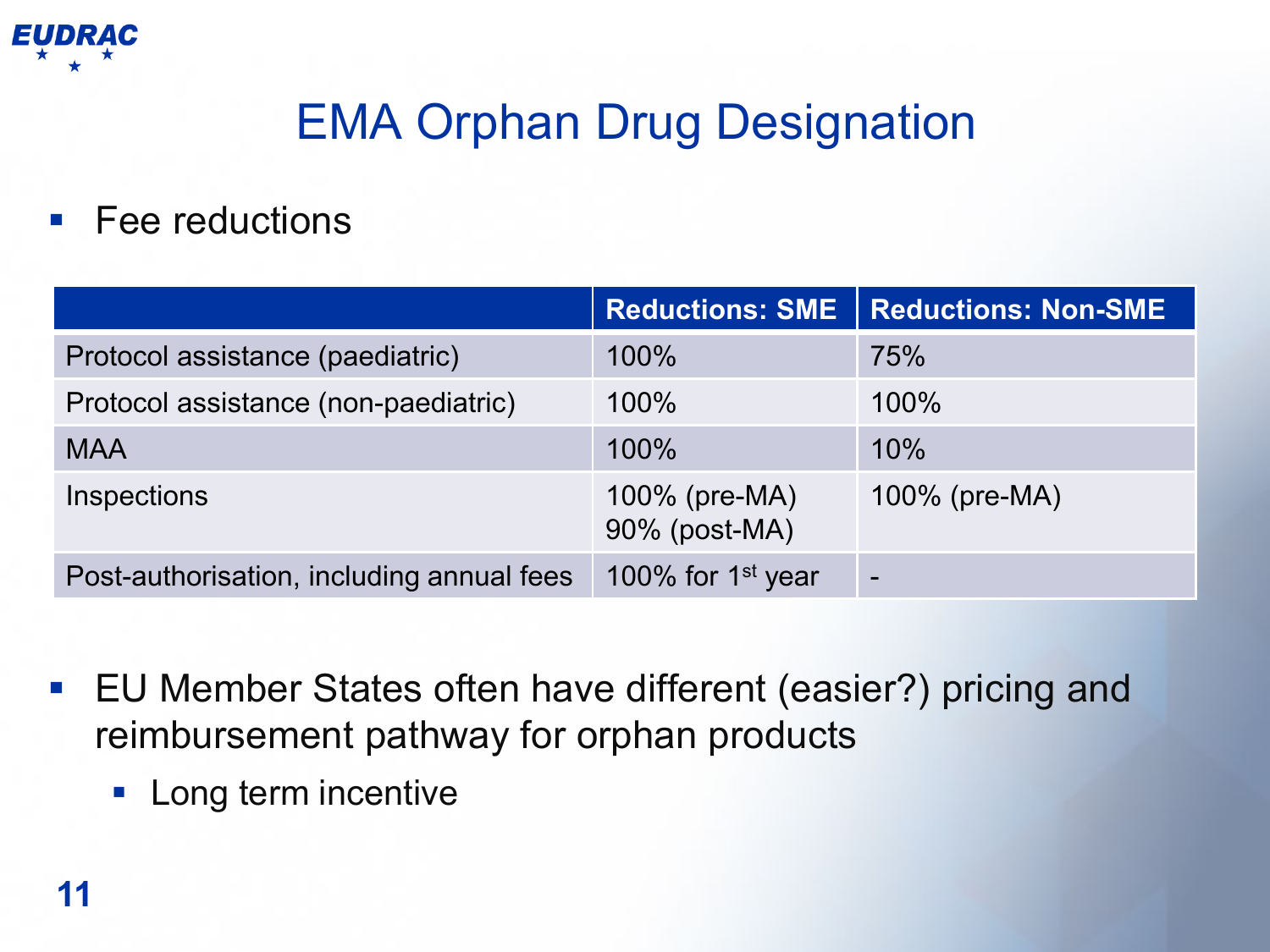

#### EMA Priority Medicines (PRIME) scheme

- **Criteria** 
	- May offer a major therapeutic advantage over existing treatments or benefit patients without treatment options
	- **Need early clinical data**
	- Very high hurdle
	- Cumulative recommendations to 27 Jan 2022 (source EMA website, Feb 2022)

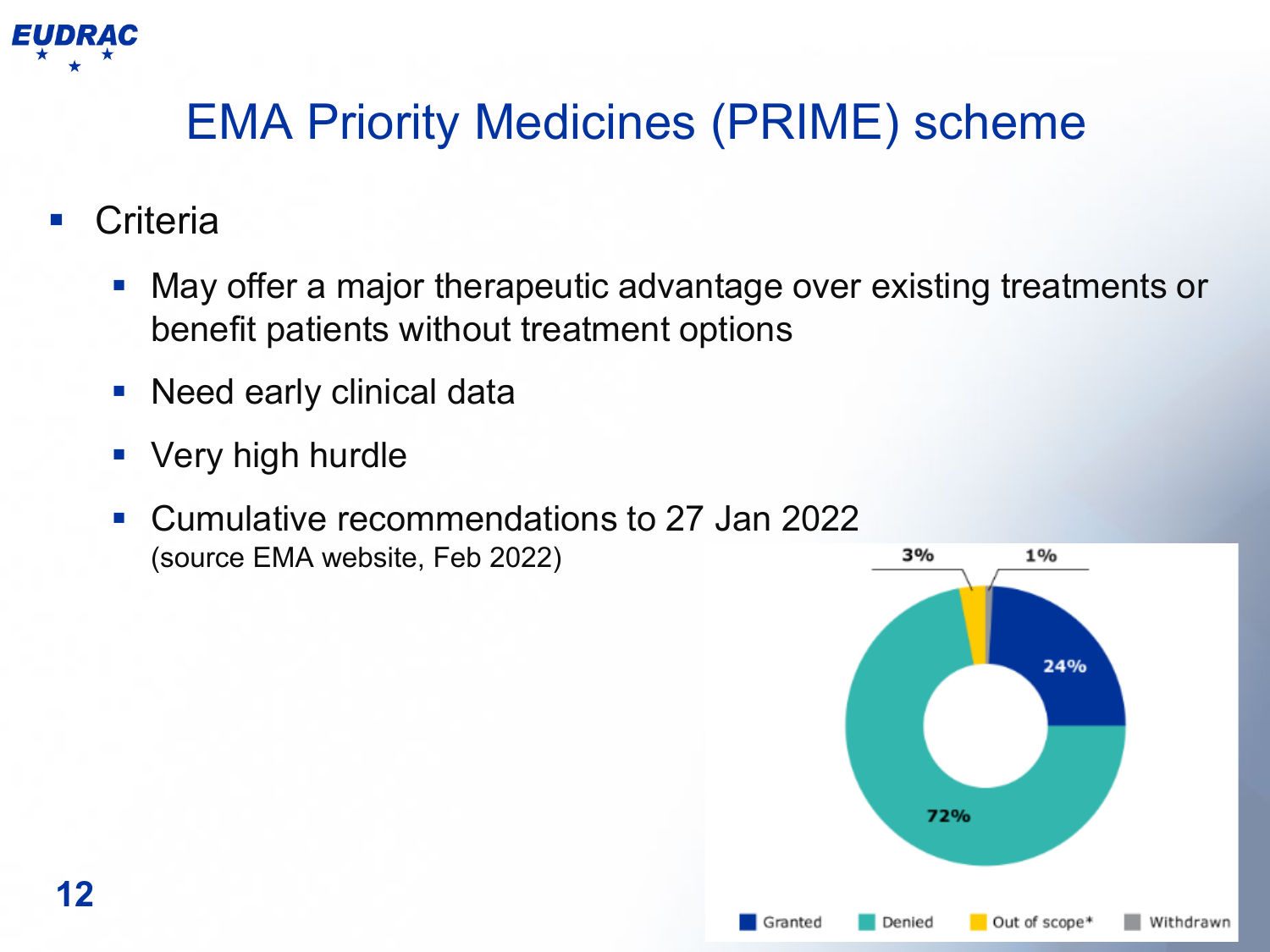

#### EMA PRIME scheme

**Incentives** 

- **Regular engagement with consistent Rapporteur and EMA** throughout development programme **builds** knowledge ahead of MAA
- **Provide scientific advice involving additional stakeholders e.g. health** technology assessment bodies
- Potential for accelerated assessment of MAA
	- 150 days compared to 210 days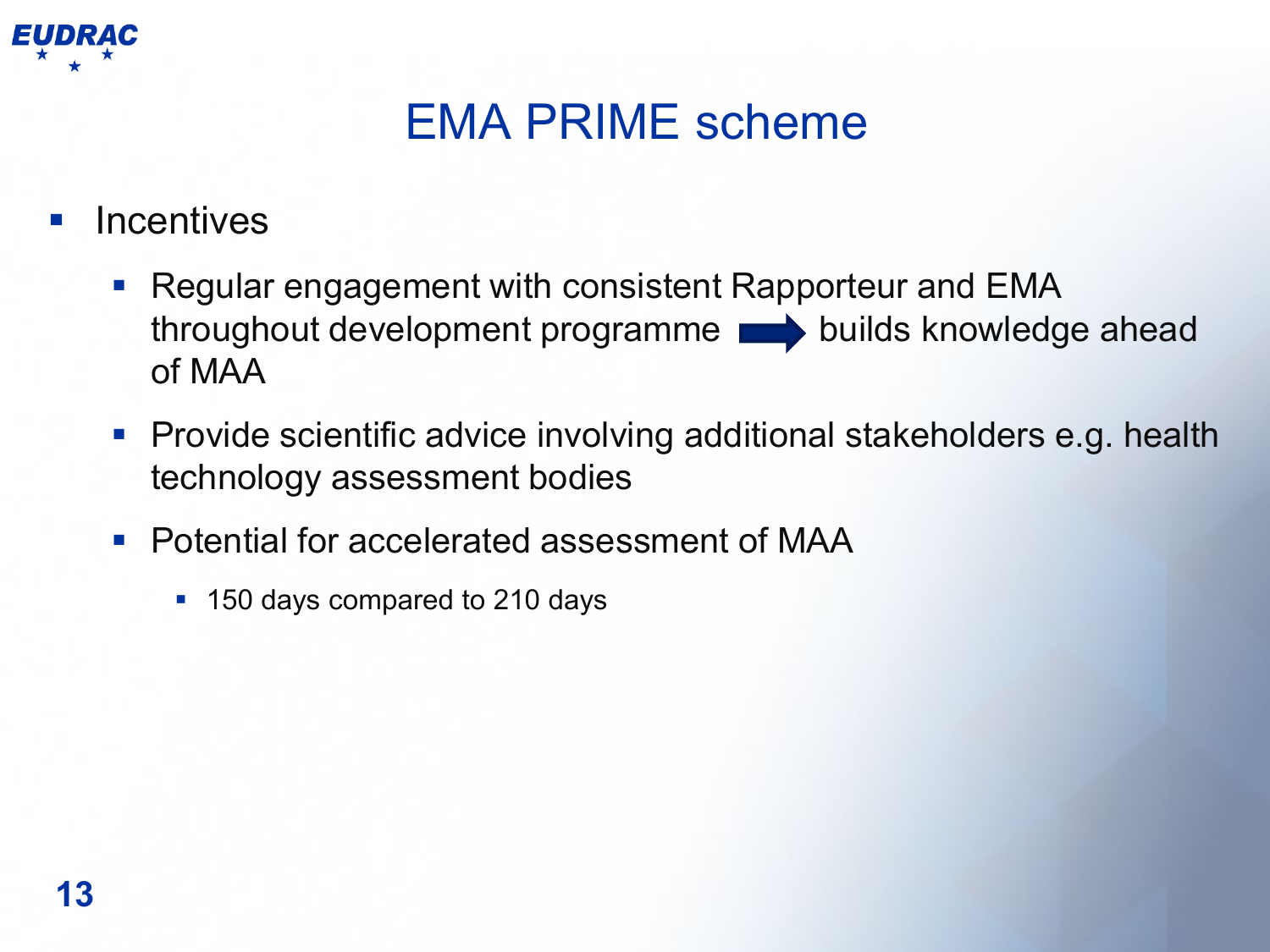

#### EMA Paediatric Investigation Plan (PIP)

- Carrot and a stick!
	- Stick = mandatory submission unless class waiver; PIP must be complied with for future submissions (MAA, variations) to be validated
	- Carrot = extension of supplementary protection certificate by 6 months (even if study results are negative)
	- Carrot = free scientific advice for paediatric questions
	- Should be submitted at end of adult PK studies

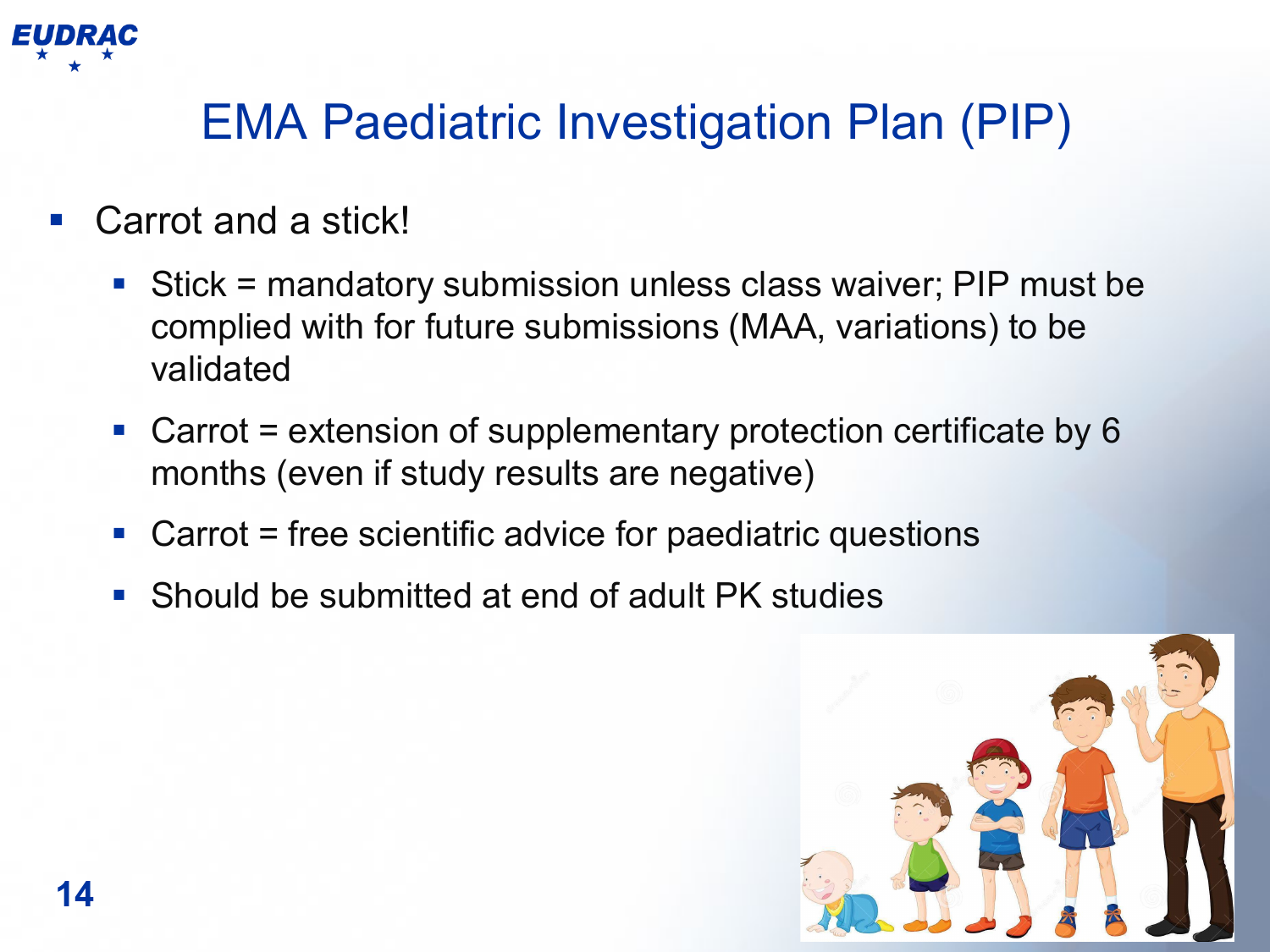

#### MHRA Innovative Licensing and Access Pathway

- ILAP including the Innovation Passport
	- Aim is to accelerate time to market for NCE, biological medicines, new indications and repurposed medicines
		- **Broader scope than EAMS (see later)**
	- Opportunities for enhanced regulatory and other stakeholder input (e.g. NICE, SMC)
	- Apply early to mid-development so you can implement the recommendations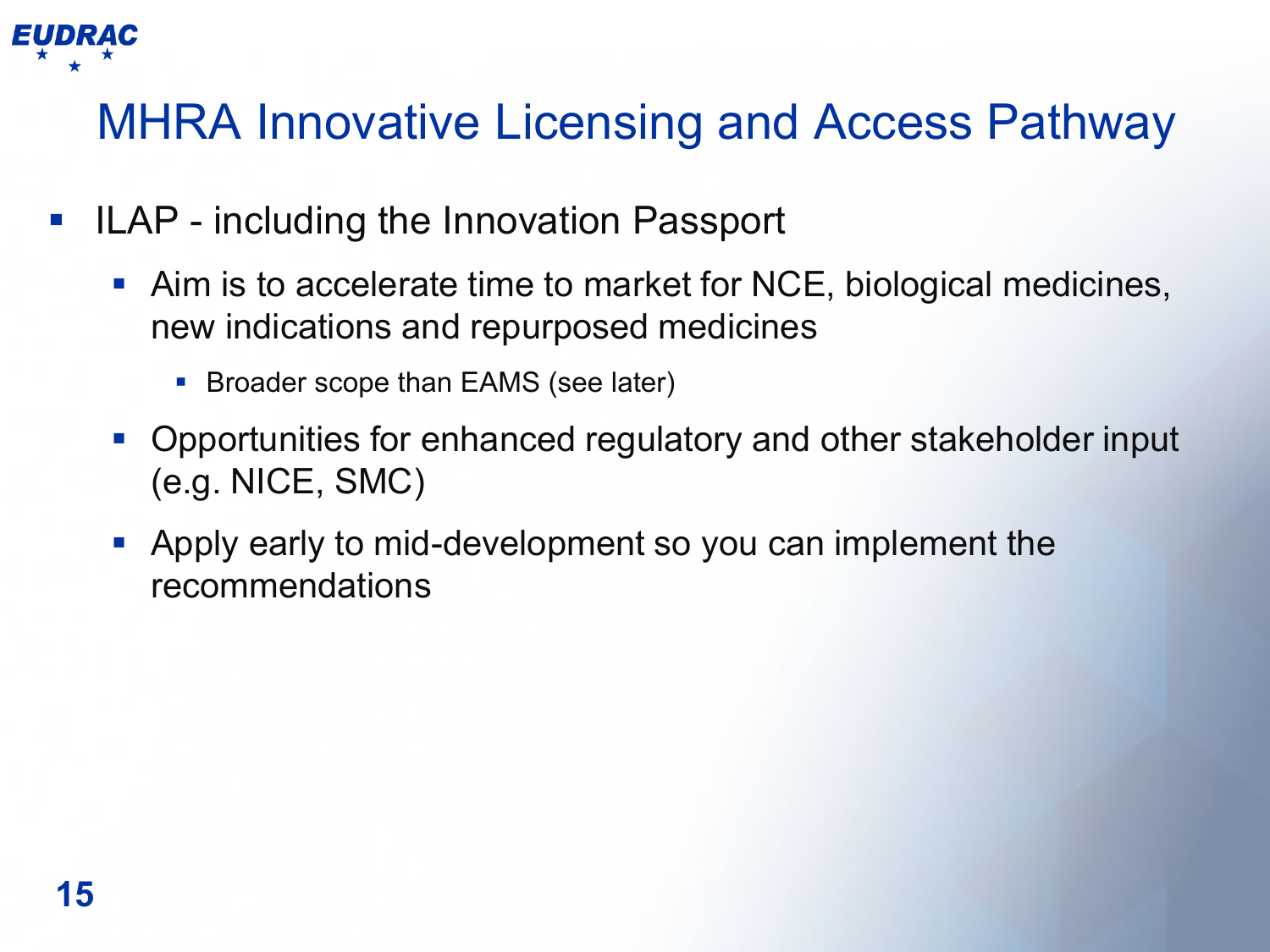

**16**

#### MHRA Innovative Licensing and Access Pathway

- Step 1 = apply for Innovation Passport
	- 3 criteria considered
		- 1. Condition is life-threatening or seriously debilitating or there is a significant patient or public health need
		- 2. Product is innovative or for significantly new indication or rare disease and/or other special populations or aligns with UK public health priorities
		- 3. Product has potential to offer benefits to patients (nonclinical data can be sufficient)
- Step 2 = Target Development Profile (TDP)
	- Roadmap is developed in conjunction with regulatory and access experts using a "toolkit", examples
		- **Adaptive inspections**
		- Certifications (pre-review of certain parts of MAA)
		- Continuous Benefit Risk Assessment integrating Real World Evidence
		- Assisted patient recruitment (via CPRD)
		- **Innovative and flexible licensing routes**
	- Rapid clinical trial dossier pre-assessment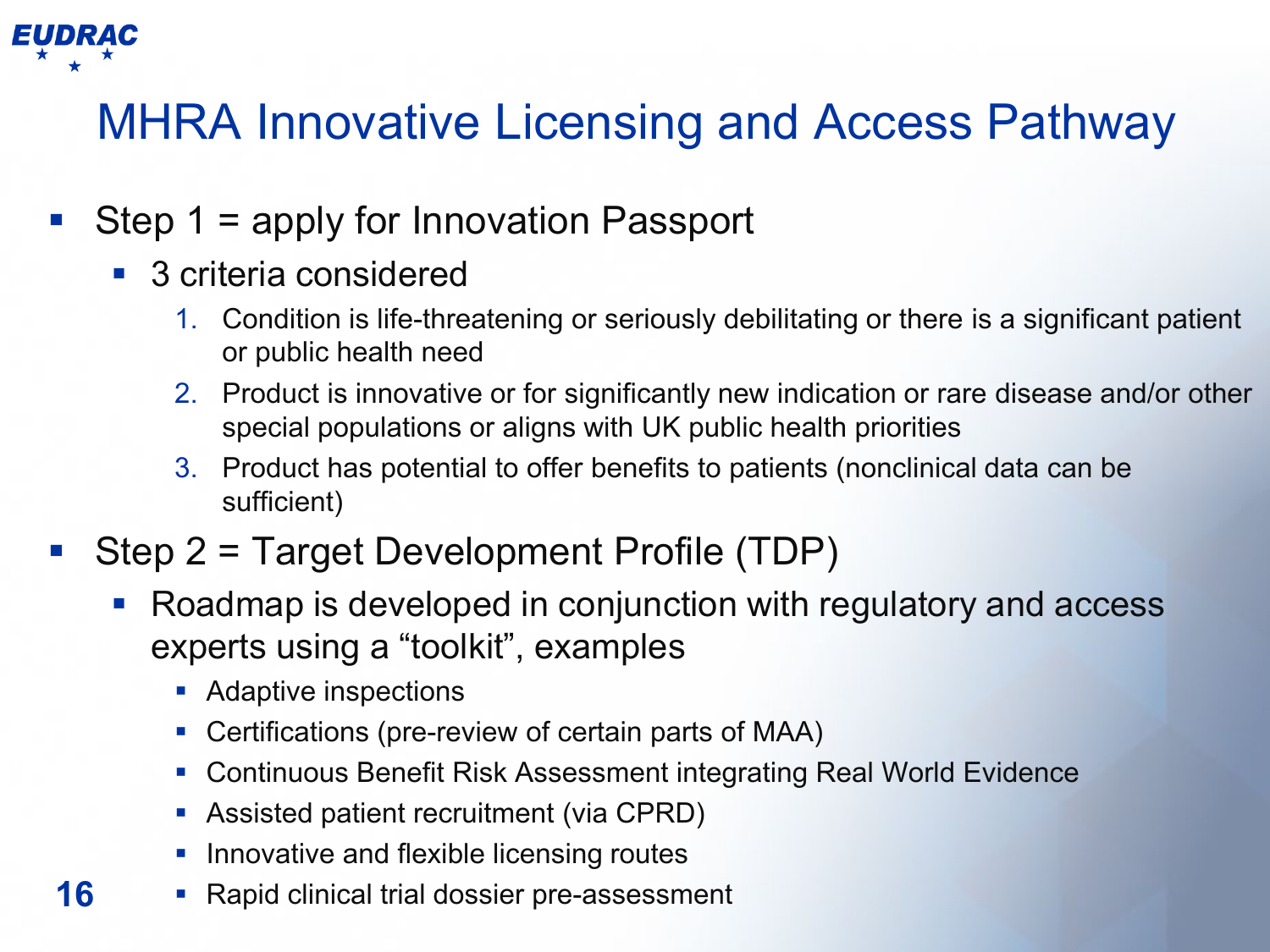

#### MHRA Innovative Licensing and Access Pathway

- **ILAP including the Innovation Passport** 
	- Statistics up to 28 Dec 2021 (Source: MHRA website, Feb 2022)
		- Total applications received (cumulative): 71
		- Numbers of Innovation Passports awarded: 41  $\bullet$
		- Numbers of Innovation Passports not awarded: 7
		- Applications in process: 22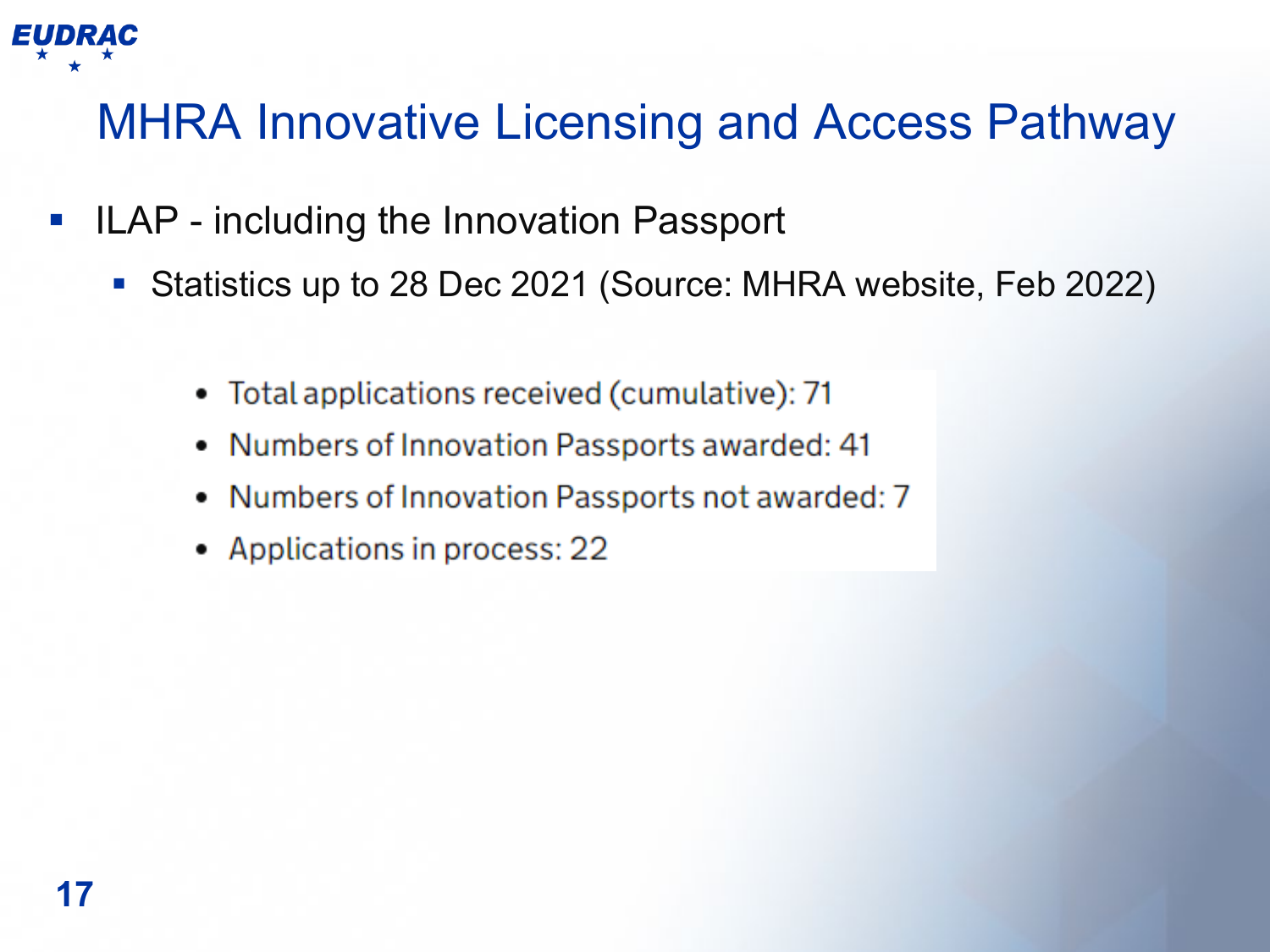

- Provides access prior to receiving MA when there is a clear unmet medical need for a life-threatening or seriously debilitating condition
- MHRA will provide a scientific opinion on B:R valid for one year and then renewed
- Two steps
	- Promising Innovative Medicine (PIM) designation
		- **Based on early clinical data**
	- EAMS scientific opinion
		- Based on completed Phase 3 or exceptionally, Phase 2 studies
		- Opinion supports the prescriber and patient to decide whether to use the product before it is approved
		- **Public Assessment Report published**

EUDRAC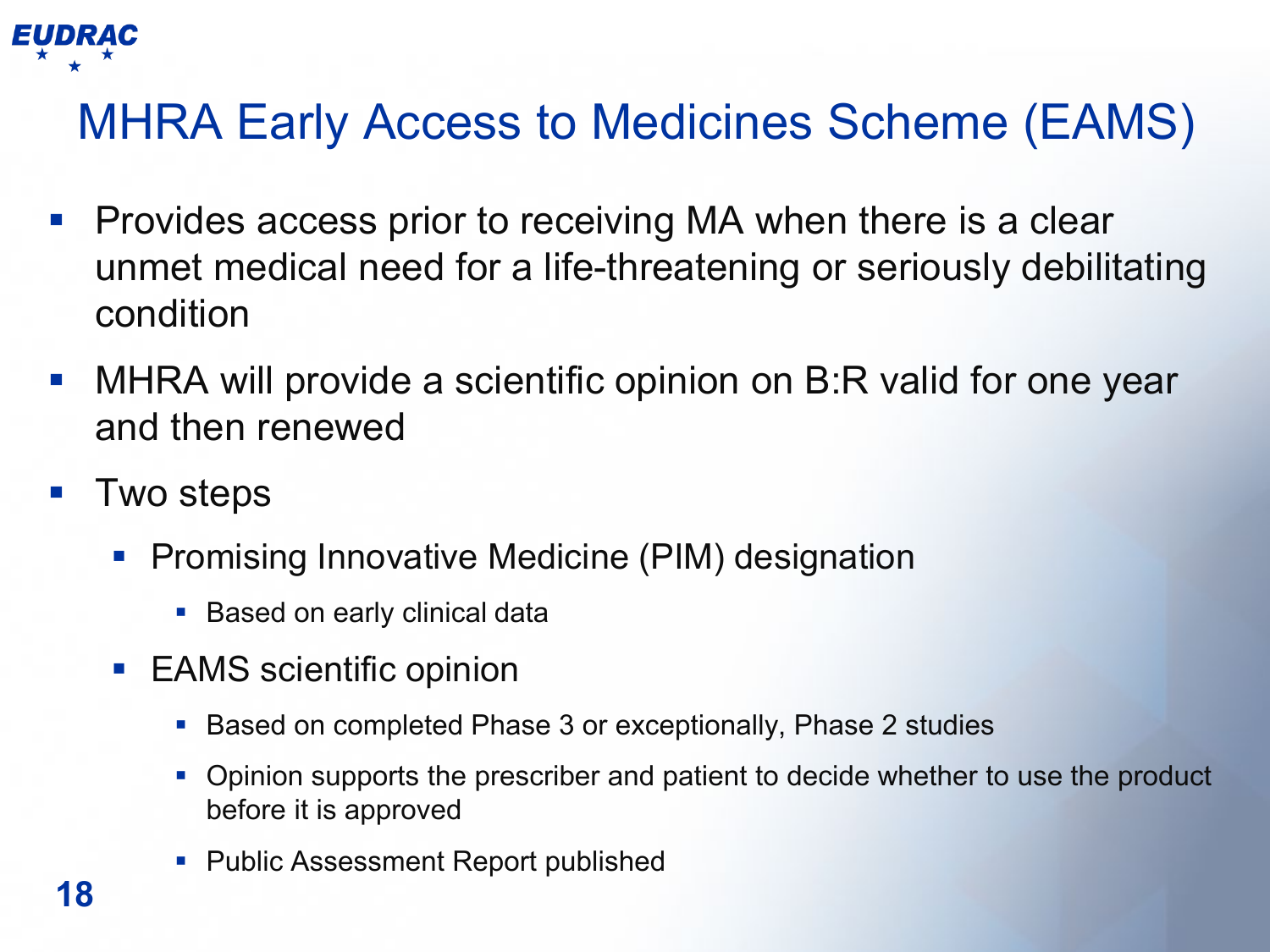

#### MHRA EAMS

#### Statistics (Source: MHRA website, Feb 2022)

# EAMS step I PIM designations - April 2014 to October 2021 **Applications received** PIM designations granted PIM designations refused PIM designations withdrawn

143

110

 $21$ 

4

| PIM designations pending                               | 8  |
|--------------------------------------------------------|----|
| EAMS step II applications - April 2014 to October 2021 |    |
| <b>Applications received</b>                           | 56 |
| Opinions awarded                                       | 42 |
| Opinions refused                                       | 3  |
| <b>Opinions Withdrawn</b>                              | 8  |
| Opinions pending                                       | 3  |
|                                                        |    |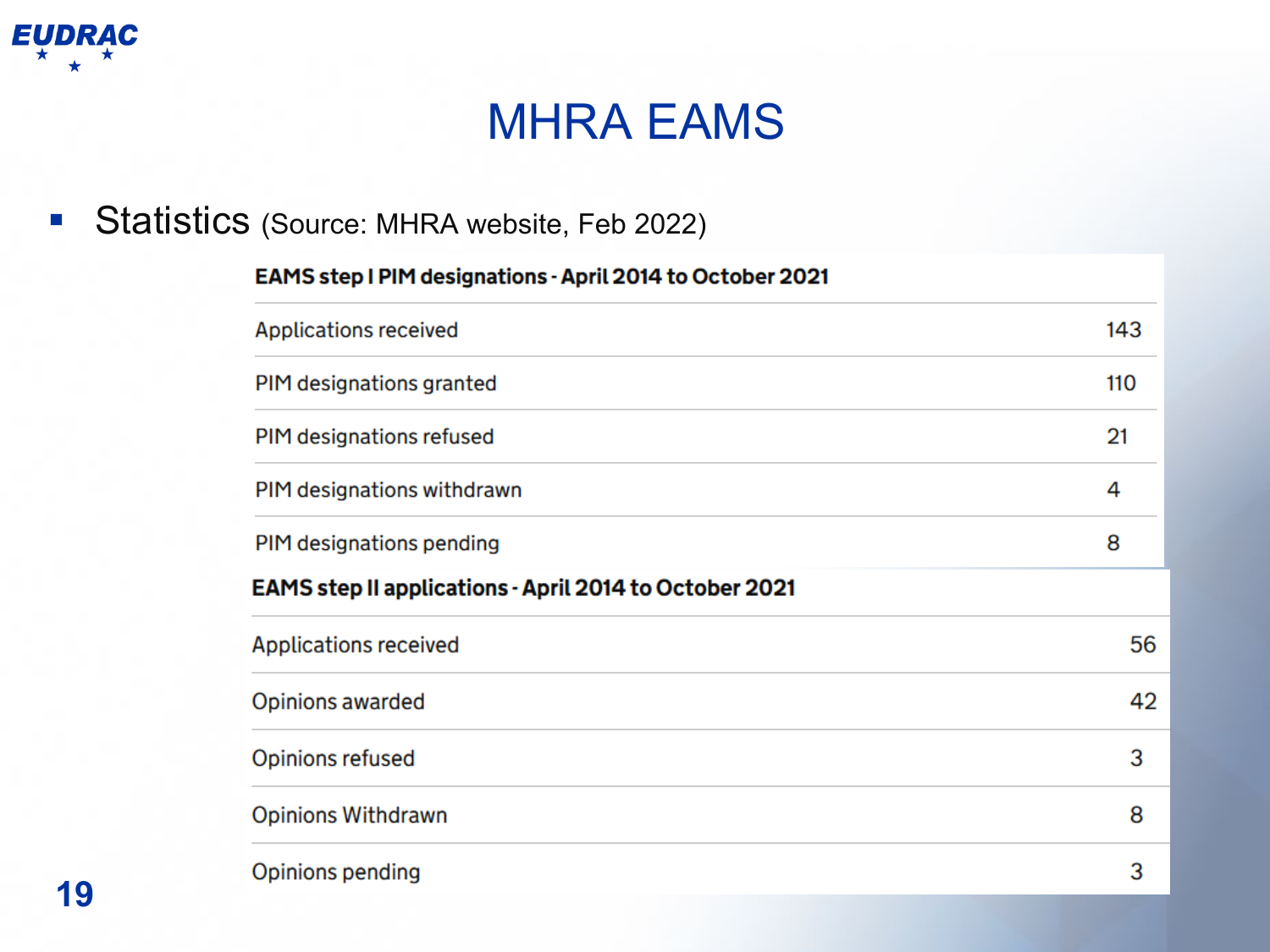

#### MHRA Orphan Medicinal Products

- Incentives offered, similar to EU market exclusivity, reduced/zero MAA fee
	- But no requirement to apply for orphan designation during development (and maintain)
- Decision made at time of MA
- Designation can facilitate pricing and reimbursement

Department

The UK Strategy for Rare Diseases



**20**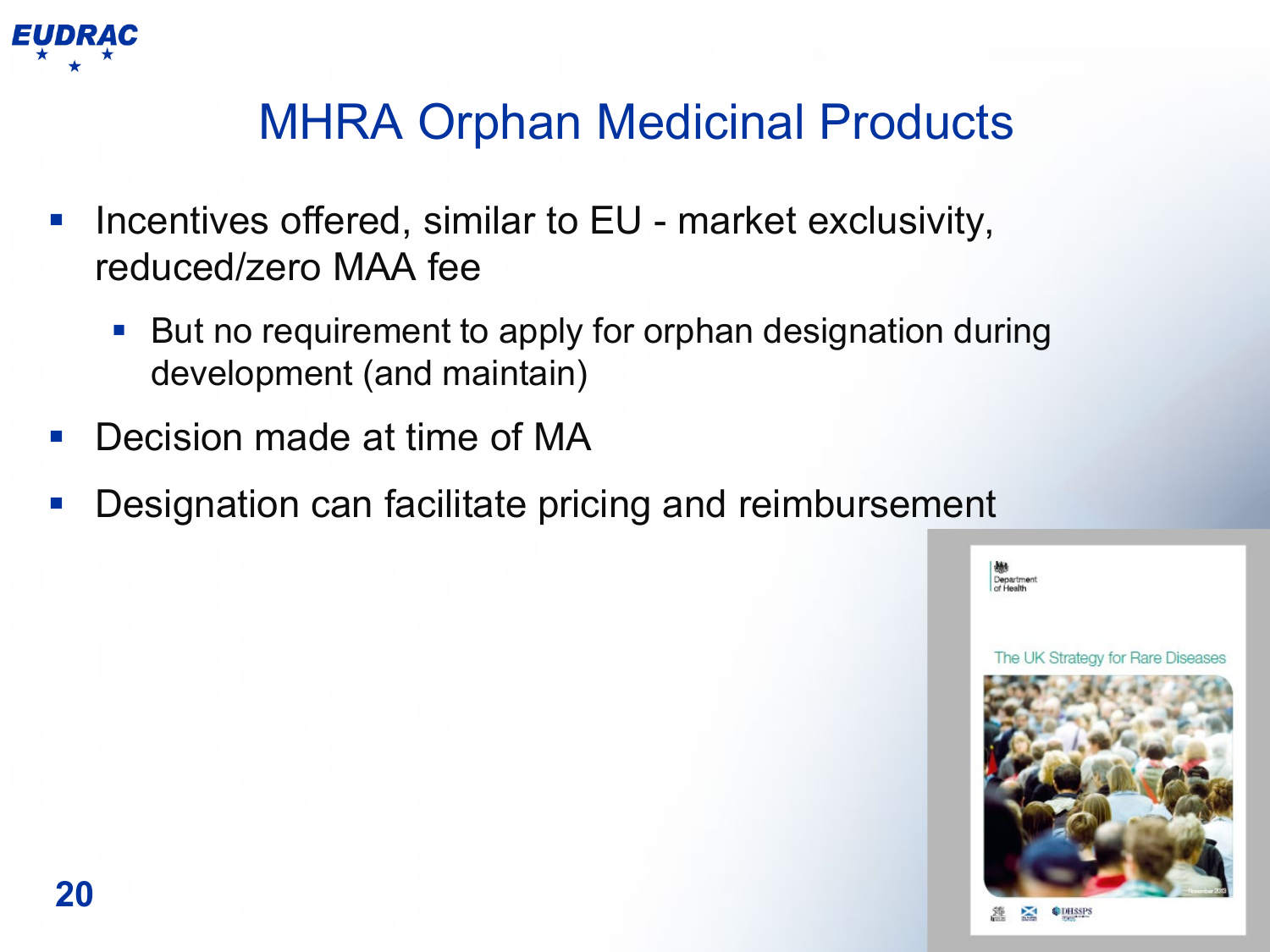

#### **Conclusion**

- Consider regulatory activities early in development
- Consider the applicability of your programme to incentive opportunities
- Maximise incentives by exploiting them as early as possible
	- **Saving money across the development lifecycle**
	- **Enhancing the value of your asset** 
		- Strengthen the data package for MAA
		- Optimising pricing and reimbursement
		- **Attractiveness to investors / out-licensing partners**